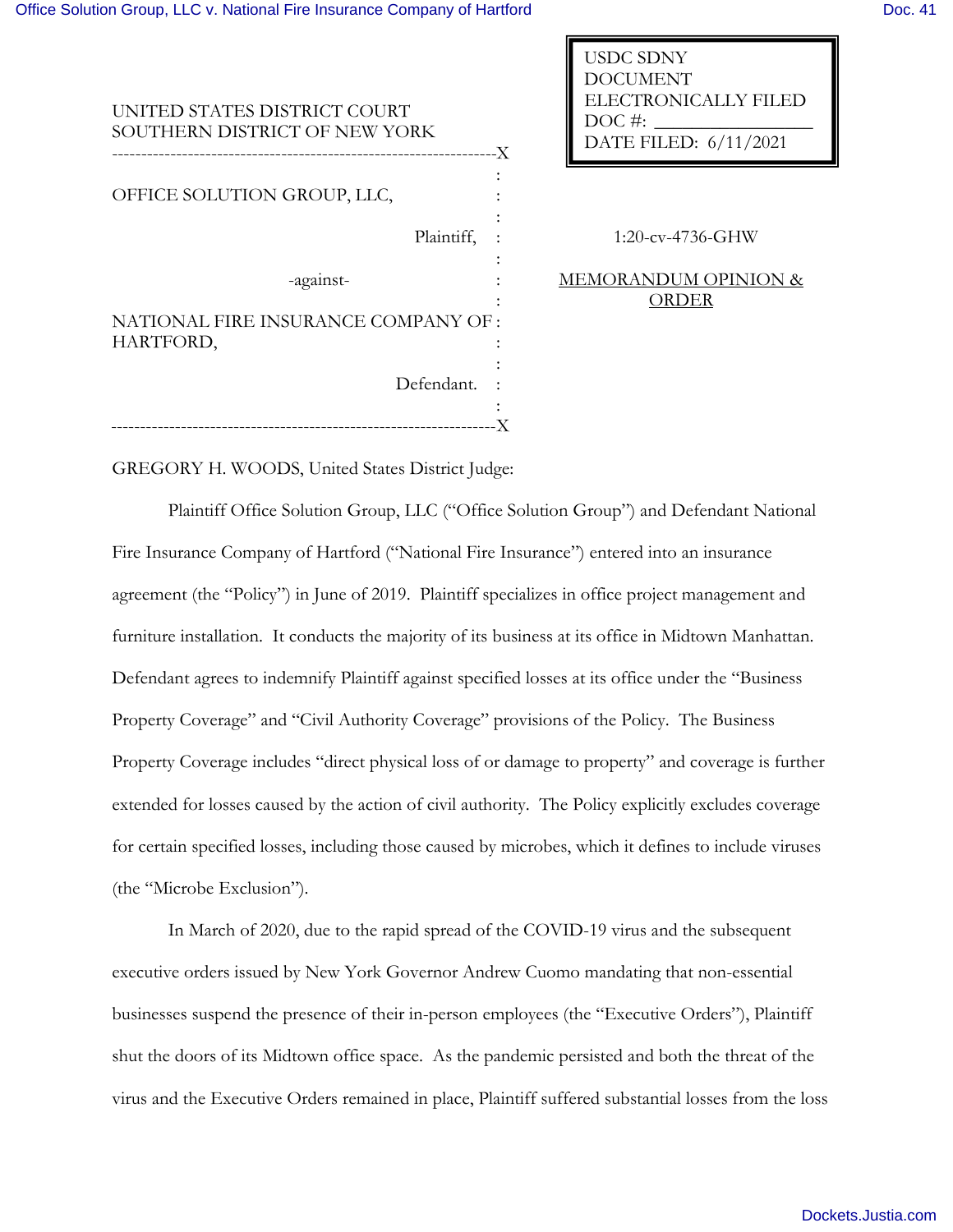of use of its office space and ultimately laid off thirty-five employees. Plaintiff sought coverage for its losses, which Defendant denied.

 Defendant moves to dismiss the complaint, arguing that the terms of the Business Property Coverage only apply to losses caused by physical damage, and not to loss of use. Defendant also argues that the terms of the Civil Authority Coverage only apply when access to covered property is prohibited, and the Executive Orders were issued in response to direct physical loss or damage located away from the insured's premises. Finally, Defendant argues that the Microbe Exclusion bars coverage for damage caused by the COVID-19 virus. In response to Defendant's arguments, Plaintiff argues that the loss of use of its office space is considered a physical loss, that the Executive Orders unambiguously prohibit access to the office space and nearby properties, and that the Microbe Exclusion is ambiguous and does not apply. Because the Court concludes that the language of the Policy unambiguously does not cover Plaintiff's losses, Defendant's motion to dismiss is GRANTED.

#### **I. BACKGROUND**

#### **A. Facts**

#### **1. The Insurance Policy**

 On June 27, 2019, Plaintiff and Defendant entered into an insurance agreement, the terms of which are the subject of this dispute. Dkt. No. 36-1, Decl. of Yahonnes Cleary ("Cleary Decl.") Ex. A (the "Policy"); Dkt. No. 28, Am. Compl. ("AC"), ¶ 11. Plaintiff purchased the Policy from Defendant for the period of June 27, 2019 through June 27, 2020. AC ¶ 10. In accordance with the Policy, Plaintiff agreed to pay Defendant policy premiums in exchange for indemnification for certain losses at its office at 28 West 36<sup>th</sup> Street, New York, New York 10018. *Id.* 11.

Plaintiff alleges that the Policy is an all-risk policy, providing coverage for all perils unless explicitly excluded or limited in the Policy. *See id.* ¶ 16. Plaintiff asserts that the Policy includes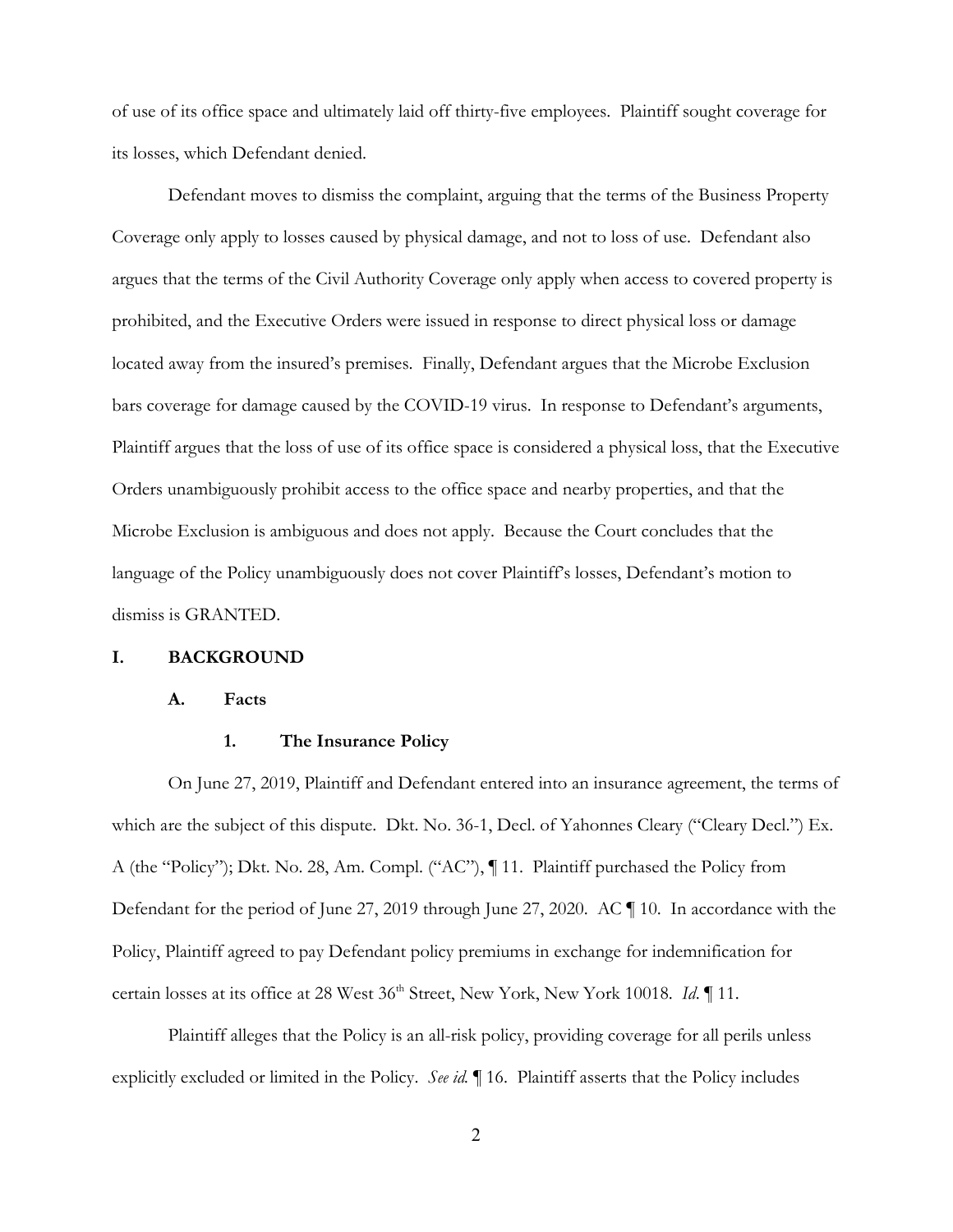"property, business personal property, business income and extra expense, contamination coverage,

and additional coverages." *Id*. ¶ 13. The Business Property Coverage provisions require "direct

physical loss of or damage to" the covered property to trigger coverage:

Personal Property Coverage The Insurer will pay for direct physical loss of or damage to personal property at a location directly caused by a covered peril. The most the Insurer will pay for any one occurrence for such loss or damage is the applicable Personal Property Coverage Limit of Insurance shown in the Business Property Schedule of Locations at that location . . . . Business Income Coverage The Insurer will pay for the actual loss of business income the Named Insured sustains during the period of restoration due to the necessary suspension or delay of operations caused by direct physical loss of or damage to property at a location directly caused by a covered peril . . . . Extra Expense Coverage

The Insurer will pay extra expense caused by direct physical loss of or damage to property at a location directly caused by a covered peril.

Policy at 75 (emphasis omitted).<sup>1</sup> "Extra expense" is defined as

actual reasonable and necessary operating expenses the Named Insured incurs during the period of restoration that would not have been necessary to incur if there had been no direct physical loss of or damage to property, provided such expenses are incurred: A. to avoid or minimize the suspension or delay of operations and to continue such operations which have been affected by the direct physical loss or damage to the property; or

B. in an attempt to minimize the period of restoration.

*Id*. at 37 (emphasis omitted).

The Policy includes Civil Authority Coverage, which provides coverage for lost business

income and extra expense for closures caused when civil authorities prohibit access to the covered

property:

-

<sup>1</sup> Citations to the Policy refer to the page numbers automatically generated by the Court's ECF system.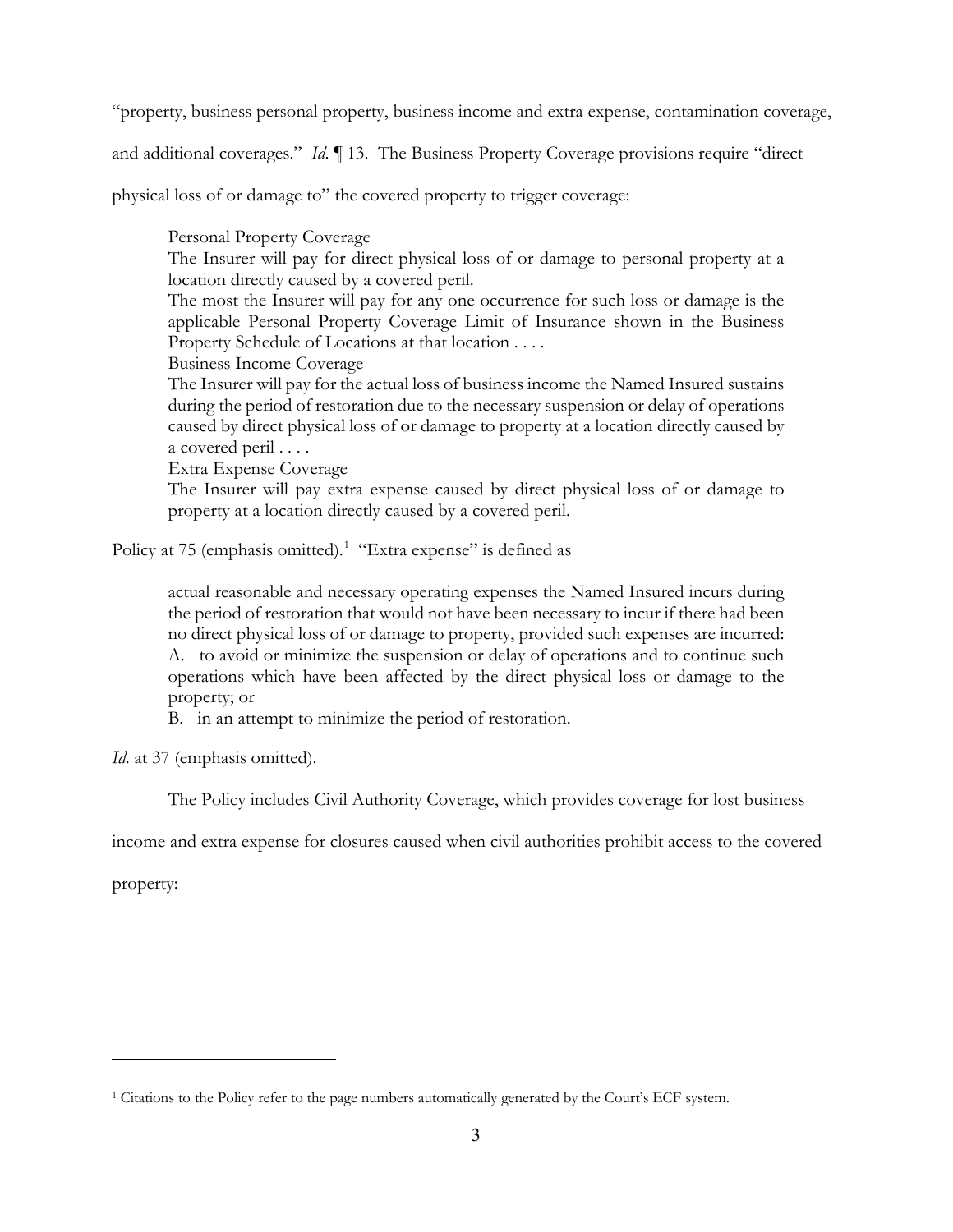For up to the number of days shown on the Business Property Schedule of Coverages and Limits, the Insurer will pay, as provided, for:

- i. The actual loss of business income the Named Insured sustains during the period of restoration due to the necessary suspension or delay of operations;
- ii. the actual loss of research and development business income the Named Insured sustains during the period of restoration due to the necessary suspension or delay of the research and development projects; and
- iii. extra expense,

caused by action of civil authority that prohibits access to the location or reported unspecified location. Such action must result from a civil authority's response to direct physical loss of or damage to property located away from a location or reported unspecified location. That lost or damaged property must be within five miles of that location or reported unspecified location which sustains a business income or research and development business income loss or where extra expense is incurred. The loss or damage must be directly caused by a covered peril.

Id. at 82-83 (emphasis omitted). The Policy does not define the terms "direct," "physical,"

"loss," or "damage."

The Policy also includes an exclusion for "Fungi, Wet Rot, Dry Rot and Microb[e]" (the

"Microbe Exclusion") and defines "microbe" to include "any . . . virus," though the term "virus" is

not further defined; nor does the policy specifically mention coverage in the event of a pandemic:

The Insurer will not pay for loss or damage caused directly or indirectly by or resulting from the presence, growth, proliferation, spread or any activity of fungi, wet or dry rot, or microbes. However, this exclusion does not apply when fungi, wet or dry rot, or microbes results from fire or lightning.

*Id.* at 96 (emphasis omitted).

Microbes means any:

- A. non-fungal microorganism;
- B. non-fungal, colony-form organism;
- C. virus; or
- D. bacteria.

Microbe includes any spores, mycotoxins, odors, or any other substances, products, or byproducts produced by, released by, or arising out of the current or past presence of microbes.

*Id.* at 40 (emphasis omitted).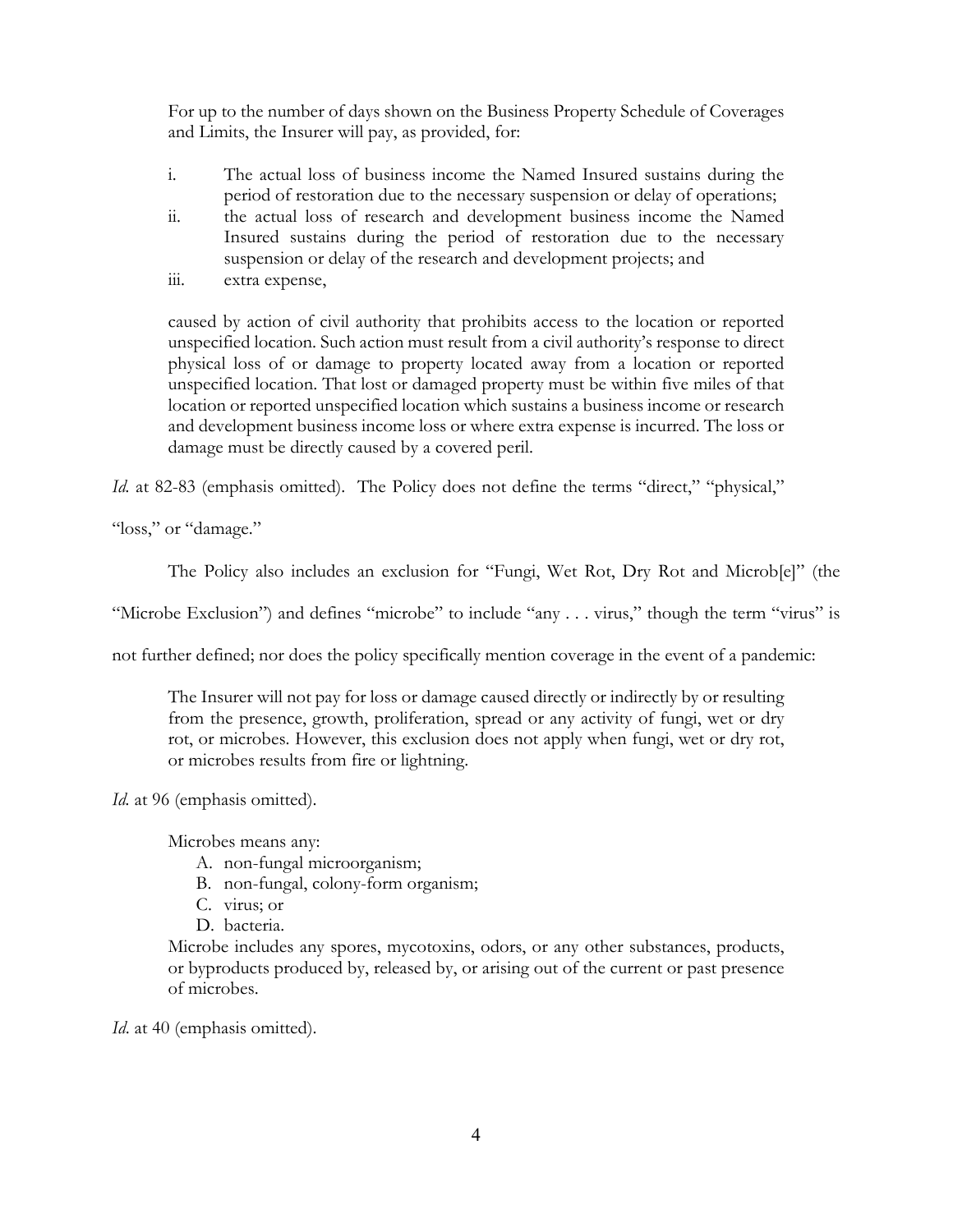#### **2. Plaintiff Shuts its Doors in the Wake of COVID-19**

In March of 2020, the COVID-19 virus spread rapidly across New York. The COVID-19 virus is particularly dangerous because it can spread rapidly among even asymptomatic carriers and persist in aerosols for hours and on surfaces for up to 28 days. AC ¶¶ 37, 40-41. By March 11, 2020, the World Health Organization (WHO) declared that the rapid spread of the COVID-19 virus was a pandemic. *Id.* ¶ 39.

 To mitigate the unfolding crisis, on March 7, 2020, New York Governor Andrew Cuomo declared a disaster emergency across New York State. *Id.* ¶ 46; Dkt. No. 36-2, Cleary Decl. Ex. B, at 2. On March 12, 2020, Governor Cuomo issued an executive order canceling "[a]ny large gathering or event for which attendance is anticipated to be in excess of five hundred people" and mandating that "[a]ny place of business or public accommodation, and any gathering or event for which attendance is anticipated to be fewer than five hundred people" operate at no more than fifty percent occupancy. Dkt. No. 36-3, Cleary Decl. Ex. C, at 5. On March 20, 2020, the State of New York issued a stay-at-home order, and Governor Cuomo ordered businesses to "reduce the inperson workforce at any work locations by 100%" and "utilize, to the maximum extent possible, any telecommuting or work from home procedures that they can safely utilize." Dkt. No. 36-4, Cleary Decl. Ex. D, at 3; AC ¶¶ 48-49.

On March 16, 2020, Plaintiff closed the doors of its office to its customers and ceased its business operations. AC ¶ 55. Prior to the pandemic, Plaintiff's primary source of revenue derived from face-to-face customer interactions at its office space which housed six project managers, a large team of project coordinators, and fifteen field supervisors. *Id.* ¶ 63. As a result of the unexpected and lengthy closure of its office, Plaintiff incurred immense business income losses, which ultimately forced Plaintiff to lay off thirty-five employees. *Id.* ¶ 56.

5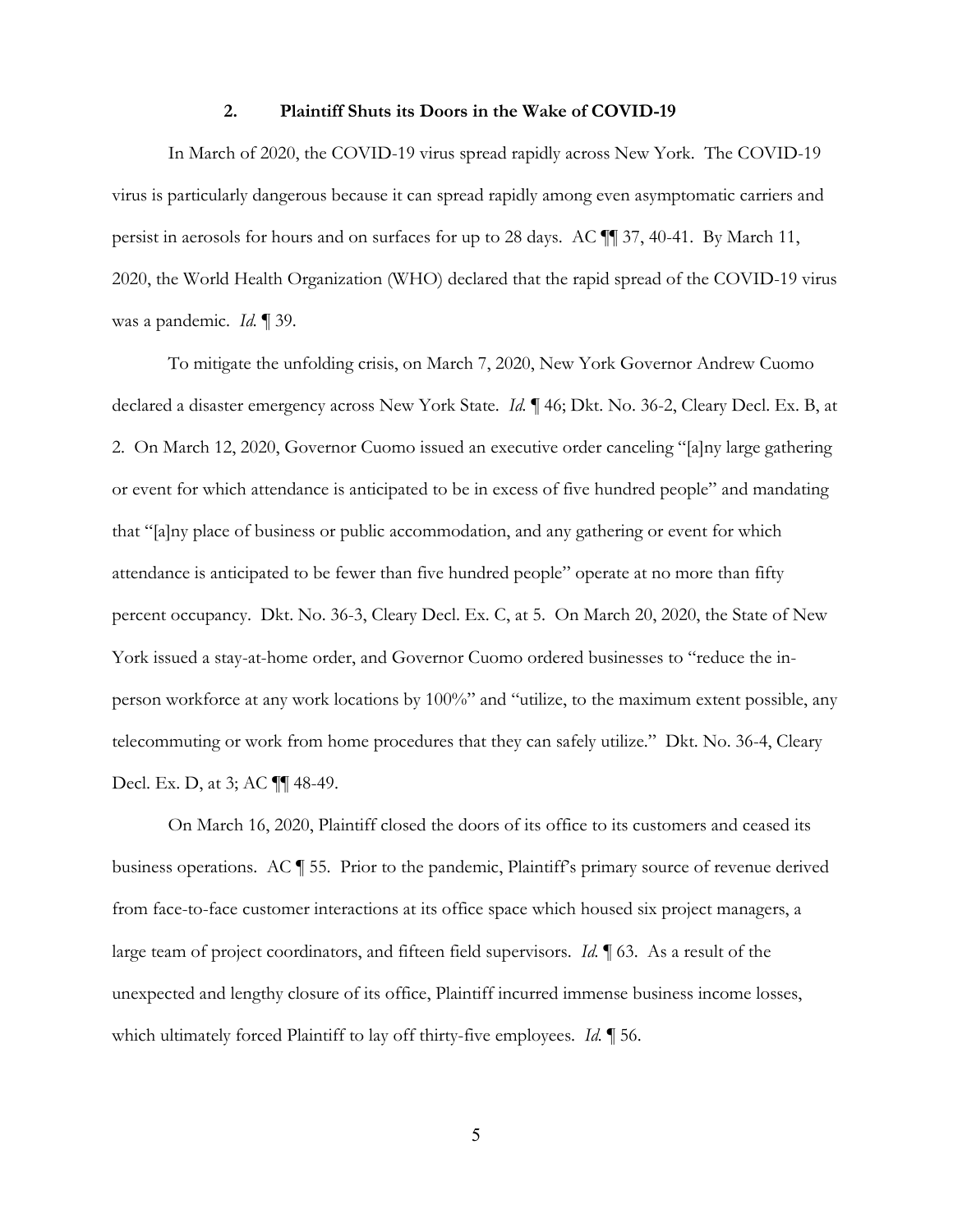Pursuant to the Policy, Plaintiff seeks coverage from Defendant for the business income losses incurred by the loss of use of its facility under the Business Income Coverage terms of the Policy. *Id.* ¶ 74. Plaintiff additionally seeks coverage under the Civil Authority Coverage terms for the business income losses incurred by the loss of use of its facility due to the Executive Orders which mandated that Plaintiff close its physical storefront to the public. *Id.*

#### **B. Procedural History**

 $\overline{a}$ 

Plaintiff initiated this case on June 22, 2020, and amended its complaint on November 23,

2020. Dkt. No. 5; AC at 18. Plaintiff brings a single claim for declaratory relief affirming that the

losses it incurred during the COVID-19 pandemic are covered under the Policy:

72. Plaintiff seeks a Declaratory Judgement to determine whether the Orders constitute a prohibition of access to Plaintiff's office as Civil Authority as defined in the Policy.

73. Plaintiff further seeks a Declaratory Judgement to affirm that the Orders trigger coverage.

74. Plaintiff further seeks a Declaratory Judgment to affirm that the Policy provides coverage to Plaintiff for any current and future Civil Authority closures due to physical loss or damage from the Coronavirus and the policy provides business income coverage in the event that Coronavirus has caused a loss or damage at the Insured Property.<sup>2</sup>

AC ¶¶ 72-74. On January 12, 2021, Defendant subsequently moved to dismiss the complaint for

Plaintiff's failure to state a claim pursuant to Rule 12(b)(6) of the Federal Rules of Civil Procedure.

Dkt. No. 34, Mot. to Dismiss Pl.'s Am. Compl. ("Mot."). Plaintiff opposed Defendant's motion on

February 9, 2021. Dkt. No. 37, Mem. in Opp'n to Def.'s Mot. to Dismiss ("Opp'n"). Defendant

replied on March 2, 2021. Dkt. No. 38, Def.'s Reply Br. Further Supp. Mot. to Dismiss ("Reply").

<sup>&</sup>lt;sup>2</sup> As Defendant notes in its reply brief, although Plaintiff seeks declaratory relief for business income coverage, Plaintiff did not elect Business Income Coverage for the location at issue (Reply at 2); the Policy shows that only Personal Property Coverage and Extra Expense Coverage were purchased for that location. Policy at 71. Nonetheless, Defendant's motion focuses in part on interpreting the Business Income Coverage provisions of the Business Property Coverage terms.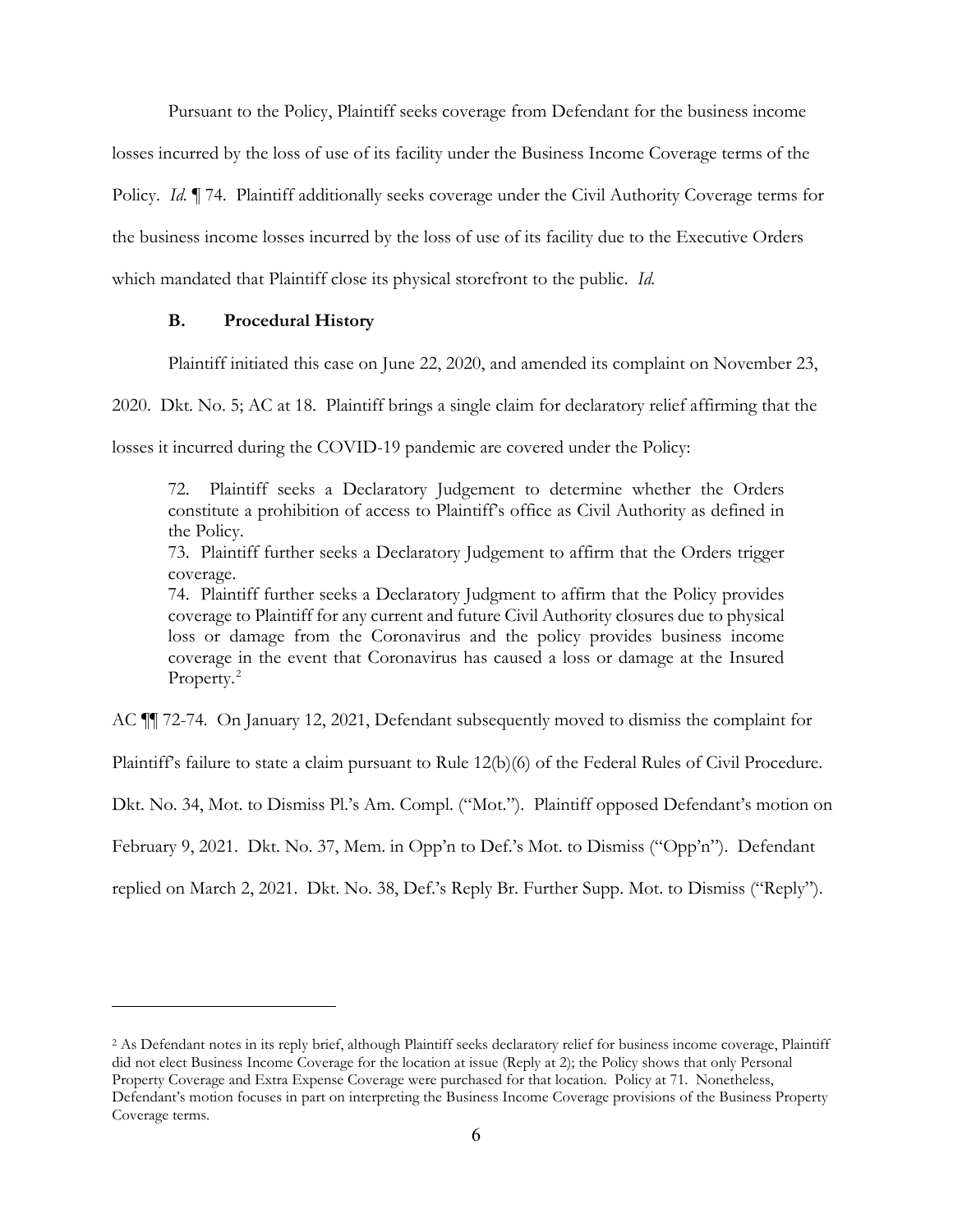### **II. LEGAL STANDARD**

# **A. Rule 12(b)(6)**

 A complaint must contain "a short and plain statement of the claim showing that the pleader is entitled to relief." Fed. R. Civ. P. 8(a)(2). However, a defendant may move to dismiss a plaintiff's claim for "failure to state a claim upon which relief can be granted." Fed. R. Civ. P. 12(b)(6). In deciding a motion to dismiss under Rule 12(b)(6), the Court accepts as true all well-pleaded factual allegations and draws all inferences in the plaintiff's favor. *See Palin v. N.Y. Times Co.*, 940 F.3d 804, 809-10 (2d Cir. 2019) (quoting *Elias v. Rolling Stone LLC*, 872 F.3d 97, 104 (2d Cir. 2017)); *Chase Grp. All. LLC v. City of New York Dep't of Fin.*, 620 F.3d 146, 150 (2d Cir. 2010). However, "the tenet that a court must accept as true all of the allegations contained in a complaint is inapplicable to legal conclusions." *Ashcroft v. Iqbal*, 556 U.S. 662, 678 (2009).

 In addition to the well-pleaded facts in the Amended Complaint, the Court has also considered the Policy, Dkt. No. 36-1, and the Executive Orders, Dkt. Nos. 36-2-36-4. Generally, "[courts] do not look beyond 'facts stated on the face of the complaint, documents appended to the complaint or incorporated in the complaint by reference, and matters of which judicial notice may be taken.'" *Goel v. Bunge, Ltd.*, 820 F.3d 554, 559 (2d Cir. 2016) (ellipses and citation omitted).

 A document is incorporated by reference if "[the party's] action or defense" is based upon it, and "the complaint . . . make[s] a clear, definite and substantial reference" to it. *Lynch v. City of New York*, 952 F.3d 67, 79 (2d Cir. 2020) (citations omitted); *BankUnited, N.A. v. Merritt Env't Consulting Corp.*, 360 F. Supp. 3d 172, 183 (S.D.N.Y. 2018) (quotation omitted). A court can also consider documents that are "integral to" the complaint, provided that the complaint relies heavily upon its terms and effects. *Goel*, 820 F.3d at 559. Here, Plaintiff's claim hinges entirely on the terms of the insurance policy and the Executive Orders, which are written instruments as they are "legal document[s] that define[ ] rights, duties, entitlements, or liabilities[.]" *Lynch*, 952 F.3d at 79.Plaintiff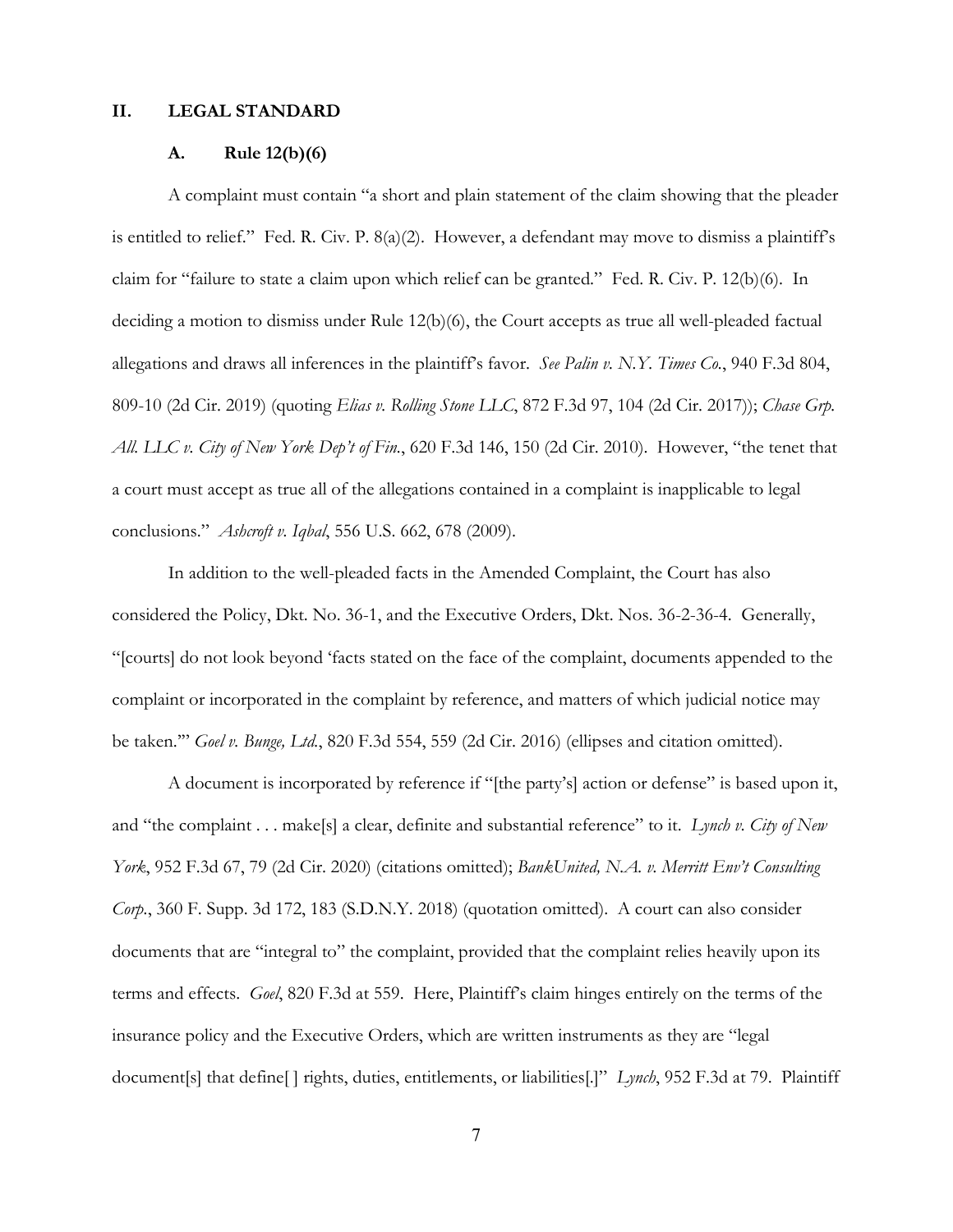makes numerous clear, definite, and substantial references to the language of the Policy and the Executive Orders throughout its complaint. Accordingly, the Policy and the Executive Orders may properly be considered by the Court at the pleading stage as they are both incorporated by reference and integral to the complaint.

 Separately, when considering a motion made pursuant to Rule 12(b)(6), the Court may take judicial notice of "documents retrieved from official government websites," *see Wells Fargo Bank, N.A. v. Wrights Mill Holdings, LLC*, 127 F. Supp. 3d 156, 166 (S.D.N.Y. 2015), or other "relevant matters of public record," *see Giraldo v. Kessler*, 694 F.3d 161, 164 (2d Cir. 2012); *see also* Fed. R. Evid. 201(b) (permitting judicial notice of facts "not subject to reasonable dispute"). Accordingly, the Court can properly take judicial notice of the Executive Orders in considering Defendant's motion as they are accessible on the State of New York's website. However, as the Court will explain below, its consideration of the Executive Orders is irrelevant because the unambiguous text of the Policy alone does not cover the losses suffered by Plaintiff.

 To survive a motion to dismiss pursuant to Rule 12(b)(6), a complaint "must contain sufficient factual matter, accepted as true, to 'state a claim to relief that is plausible on its face."" *Iqbal*, 556 U.S. at 678 (quoting *Bell Atl. Corp. v. Twombly*, 550 U.S. 544, 570 (2007)). A claim is facially plausible when a plaintiff "pleads factual content that allows the court to draw the reasonable inference that the defendant is liable for the misconduct alleged." *Id.* (citing *Twombly*, 550 U.S. at 556).

 "To survive dismissal, the plaintiff must provide the grounds upon which his claim rests through factual allegations sufficient 'to raise a right to relief above the speculative level.'" *ATSI Commc'ns, Inc. v. Shaar Fund, Ltd.*, 493 F.3d 87, 98 (2d Cir. 2007) (quoting *Twombly*, 550 U.S. at 555). Although Rule 8 "does not require 'detailed factual allegations,' . . . it demands more than an unadorned, the-defendant-unlawfully-harmed-me accusation." *Iqbal*, 556 U.S. at 678 (quoting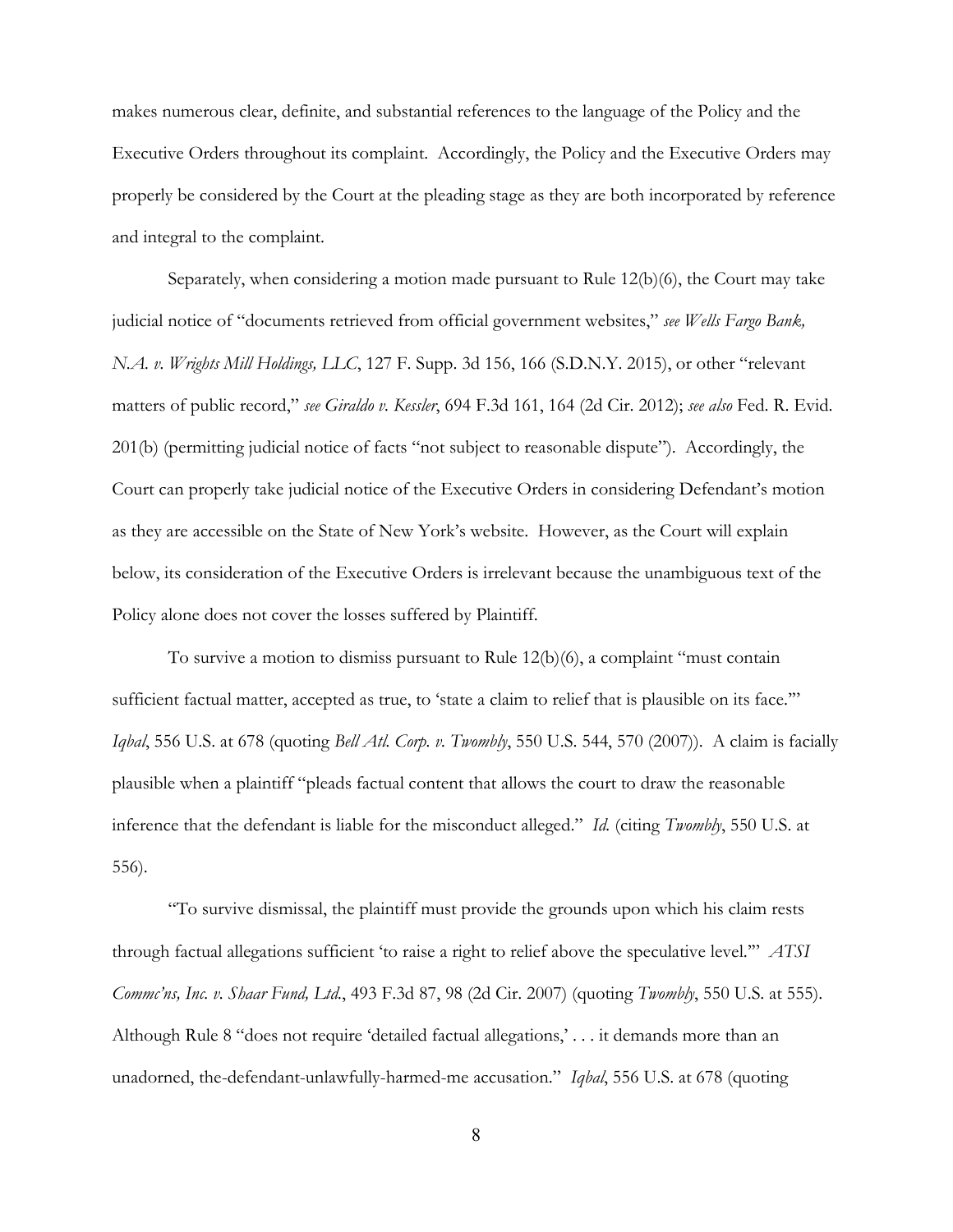*Twombly*, 550 U.S. at 555). "A pleading that offers 'labels and conclusions' or 'a formulaic recitation of the elements of a cause of action will not do.'" *Id.* (quoting *Twombly*, 550 U.S. at 555). Determining whether a complaint states a plausible claim is a "context-specific task that requires the reviewing court to draw on its judicial experience and common sense." *Id.* at 679.

#### **B. Interpretation of Insurance Contracts Under New York Law**

 "Under New York law, insurance policies are interpreted according to general rules of contract interpretation." *Olin Corp. v. Am. Home Assur. Co.*, 704 F.3d 89, 98 (2d Cir. 2012). Accordingly, "an insurance contract is interpreted to give effect to the intent of the parties as expressed in the clear language of the contract." *Parks Real Estate Purchasing Grp. v. St. Paul Fire*  $\dot{\mathcal{O}}$ *Marine Ins. Co.*, 472 F.3d 33, 42 (2d Cir. 2006). The "words and phrases [in a contract] should be given their plain meaning, and the contract should be construed so as to give full meaning and effect to all of its provisions." *LaSalle Bank Nat'l Ass'n v. Nomura Asset Capital Corp.,* 424 F.3d 195, 206 (2d Cir. 2005) (internal quotation marks and ellipsis omitted). "An ambiguity exists where the terms of an insurance contract could suggest more than one meaning when viewed objectively by a reasonably intelligent person who has examined the context of the entire integrated agreement and who is cognizant of the customs, practices, usages and terminology as generally understood in the particular trade or business." *Morgan Stanley Grp. Inc. v. New England Ins. Co.*, 225 F.3d 270, 275 (2d Cir. 2000). However, "[l]anguage whose meaning is otherwise plain does not become ambiguous merely because the parties urge different interpretations in the litigation." *Hunt, Ltd. v. Lifschultz Fast Freight, Inc.*, 889 F.2d 1274, 1277 (2d Cir. 1989).

 "If a court concludes a provision in an insurance contract is ambiguous, it may consider extrinsic evidence to ascertain the parties' intent at the formation of the contract." *Olin*, 704 F.3d at 99 (citation omitted). "If the extrinsic evidence fails to establish the parties' intent, courts may apply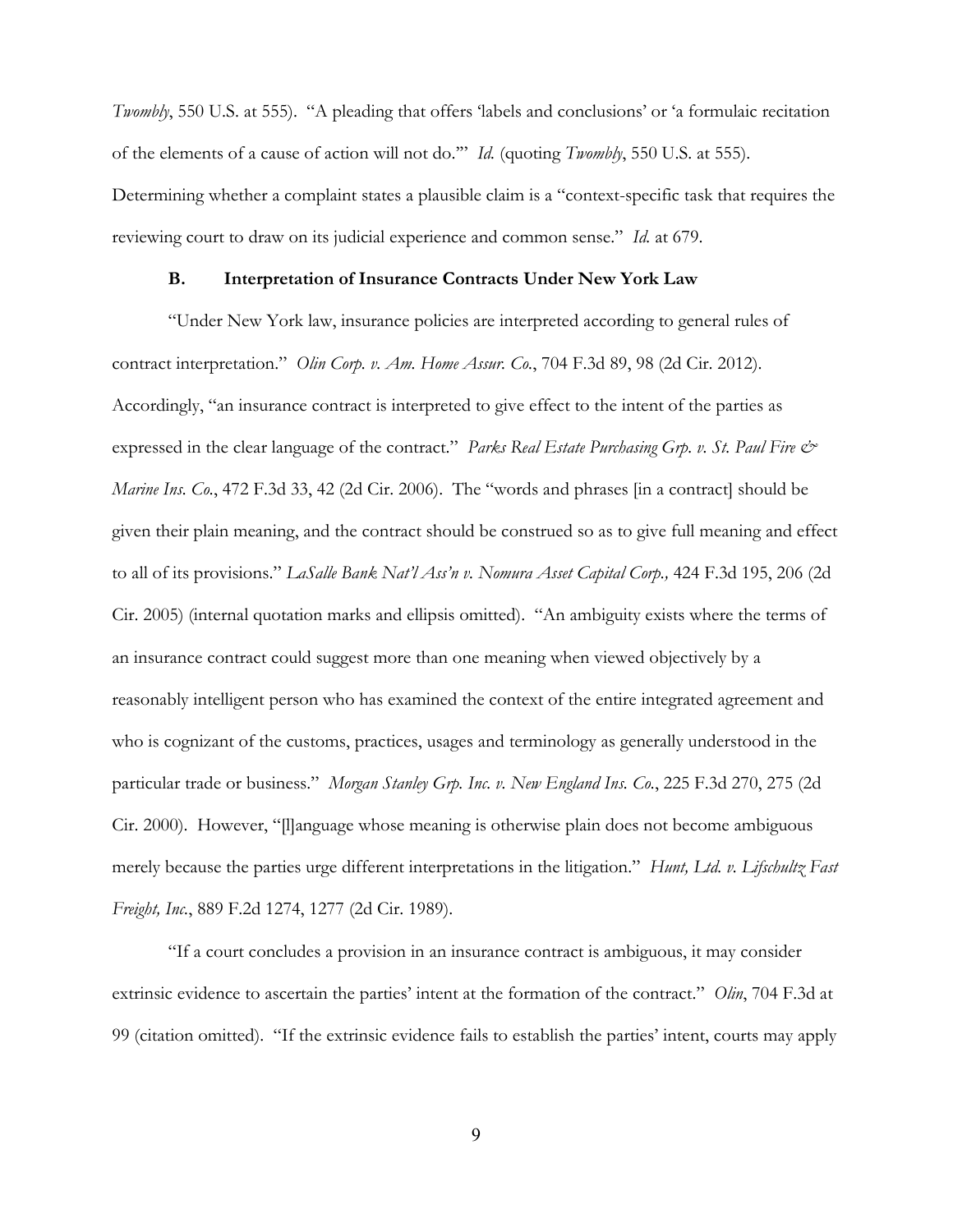other rules of contract interpretation, including New York's rule of *contra proferentem,* according to which ambiguity should be resolved in favor of the insured." *Id.* (citation omitted).

Plaintiffs characterize the Policy as an "all-risk policy," providing coverage for all perils unless explicitly excluded or limited. AC ¶ 16. "All-risk policies . . . cover all risks except those that are specifically excluded." *City of Burlington v. Indem. Ins. Co. of N. Am.*, 332 F.3d 38, 47 (2d Cir. 2003). "It is well established under New York law that a policyholder bears the burden of showing that the insurance contract covers the loss." *Morgan Stanley*, 225 F.3d at 276. Indeed, "labeling the policy as 'all-risk' does not relieve the insured of its initial burden of demonstrating a covered loss under the terms of the policy." *Roundabout Theatre Co. v. Cont'l Cas. Co.*, 751 N.Y.S.2d 4, 6 (App. Div. 2002).

### **III. DISCUSSION**

Plaintiff alleges that it is entitled to coverage for the losses it suffered during the pandemic because it suffered physical loss or damage from the novel coronavirus, and the Microbe Exclusion does not apply. Defendant argues that the plain text of the Policy requires that Plaintiff is not entitled to coverage and therefore, Plaintiff's amended complaint must be dismissed. For the reasons that follow, Defendant's motion is granted.

# **A. The Applicable Provisions Unambiguously Require "Physical Loss of or Damage" to Property for Coverage**

Defendant's first basis for dismissal is that Plaintiff fails to state a claim under the Business Property Coverage provisions. Dkt. No. 35, Mem. in Supp. of Def.'s Mot. to Dismiss ("Def.'s Mem.") at 11. Each of the applicable provisions in the Policy only applies when the covered property is physically damaged or altered and does not apply to the loss of use Plaintiff suffered. Thus, Plaintiff's request for declaratory relief that "the policy provides business income coverage in the event that Coronavirus has caused a loss or damage at the Insured Property" runs contrary to the clear and unambiguous terms of the Business Property Coverage. AC ¶ 74. The Business Property Coverage grants coverage for losses resulting from "direct physical loss of or damage to"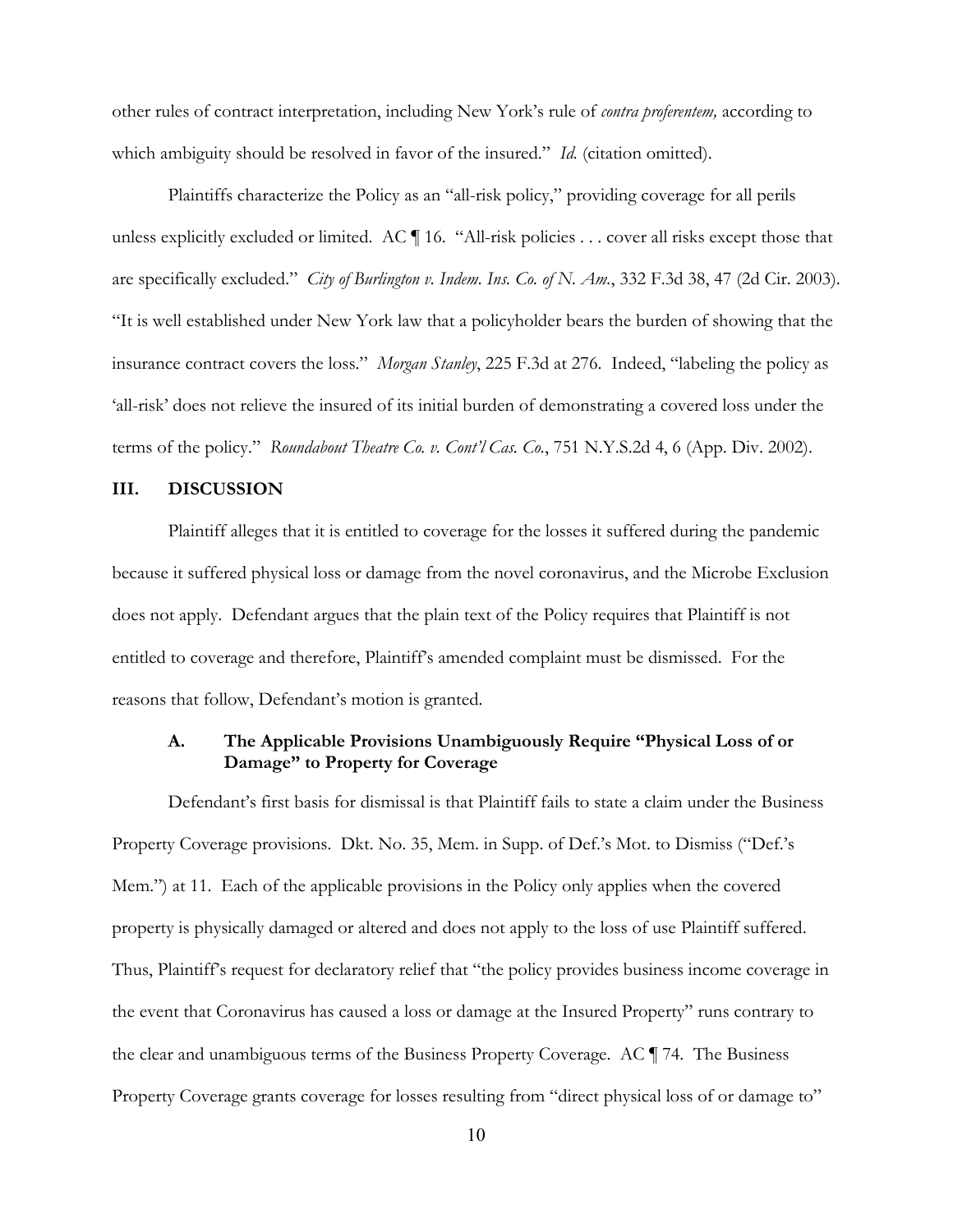the covered property. Policy at 75. Accordingly, the question is whether the insured premises experienced direct physical loss or damage.

Plaintiff argues against the plain meaning of the phrase, instead insisting that the high risk of the COVID-19 virus created a direct physical loss to the covered property by forcing Plaintiff to close its doors to the public. AC ¶ 32. Despite the fact that its office suffered no physical injury, Plaintiff argues that its loss of use of the office can be characterized as a "physical loss," as its inability to use its office as it had before the pandemic "rendered the property substantially unusable and uninhabitable*." Id.* ¶ 58. However, New York courts have consistently held that the term "direct physical loss or damage" "unambiguously, requires some form of actual, physical damage to the insured premises to trigger loss of business income and extra expense coverage." *Newman Myers Kreines Gross Harris, P.C. v. Great N. Ins. Co.*, 17 F. Supp. 3d 323, 331 (S.D.N.Y. 2014) (finding that loss of use of covered property during a planned power outage in the face of Hurricane Sandy did not constitute "direct physical loss or damage"); *see Roundabout Theatre*, 751 N.Y.S.2d at 8 (finding that the plaintiff was not entitled to coverage where the loss of use of its theatre was not caused by any direct physical damage, and the policy language "clearly and unambiguously provide[d] coverage only where the insured's property suffer[ed] direct physical damage"); *Visconti Bus Serv., LLC v. Utica Nat'l Ins. Grp.*, 142 N.Y.S.3d 903, 913 (N.Y. Sup. Ct. 2021) ("[C]ourts have declined to interpret [direct physical loss or damage] to include 'loss of use' of the property under New York law.").

Critically, Plaintiff's argument also fails to consider the extensive case law that has developed in New York on this exact issue over the past year, which provides that loss of use caused by the COVID-19 pandemic is not physical damage. Unfortunately, Plaintiff is only one of numerous businesses that suffered immense income loss after shutting its doors during the pandemic. Many of those other businesses have brought materially identical actions in New York seeking business impact coverage from their insurance providers. New York courts have consistently maintained that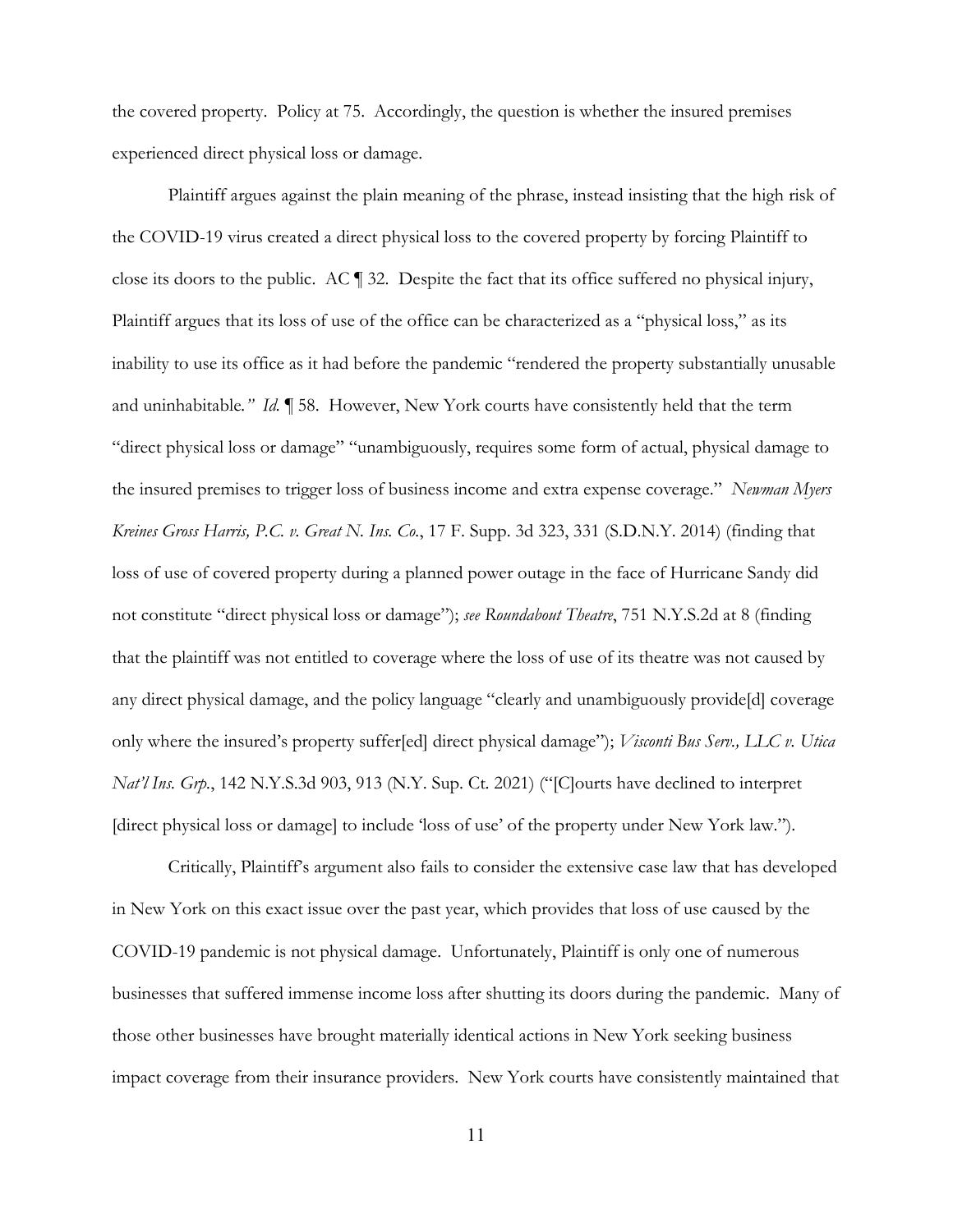"direct physical loss of or damage" language requires physical damage to invoke coverage, and that loss of use due to the pandemic does not constitute physical damage when the covered property was physically unharmed by the virus. *See, e.g*., *Sharde Harvey, DDS, PLLC v. Sentinel Ins. Co., Ltd.*, No. 20- CV-3350 (PGG) (RWL), 2021 WL 1034259 (S.D.N.Y. Mar. 18, 2021) (finding that the plaintiff's loss of use of its dental practice during the pandemic closures did not constitute a direct and physical loss, so Plaintiff could not access coverage under the business income coverage clause); *Food for Thought Caterers Corp. v. Sentinel Ins. Co., Ltd.*, No. 20-CV-3418 (JGK), 2021 WL 860345 (S.D.N.Y. Mar. 6, 2021) (finding that the plaintiff's loss of use of its catering premises during the pandemic closures did not constitute a direct and physical loss, so Plaintiff was not entitled to coverage); *Michael Cetta, Inc. v. Admiral Indem. Co*., No. 20 CIV. 4612 (JPC), 2020 WL 7321405 (S.D.N.Y. Dec. 11, 2020), *appeal withdrawn*, No. 21-57, 2021 WL 1408305 (2d Cir. Mar. 23, 2021) (rejecting the plaintiff's argument that the loss of use of its restaurant during the pandemic constituted sufficient physical loss or damage to invoke coverage); *10012 Holdings, Inc. v. Sentinel Ins. Co., Ltd*., No. 20 CIV. 4471 (LGS), 2020 WL 7360252 (S.D.N.Y. Dec. 15, 2020) (finding that the plaintiff's loss of use of its art gallery and dealership during the pandemic closures did not constitute a direct and physical loss, so the plaintiff was not entitled to coverage); *Visconti*, 142 N.Y.S.3d at 915 (finding that the plaintiff's loss of use of its busing service premises during the pandemic closures did not constitute a direct and physical loss, so Plaintiff could not access coverage under the business income coverage clause) ("The words 'direct' and 'physical' . . . require a showing of actual, demonstrable physical harm of some form to the insured premises — the forced closure of the premises for reasons exogenous to the premises themselves is insufficient to trigger coverage.").

 As in the many analogous cases that have been brought in New York courts over the past year, the Court concludes here that the plain meaning of "direct physical loss or damage" unambiguously requires physical damage to the covered property to invoke coverage and that loss of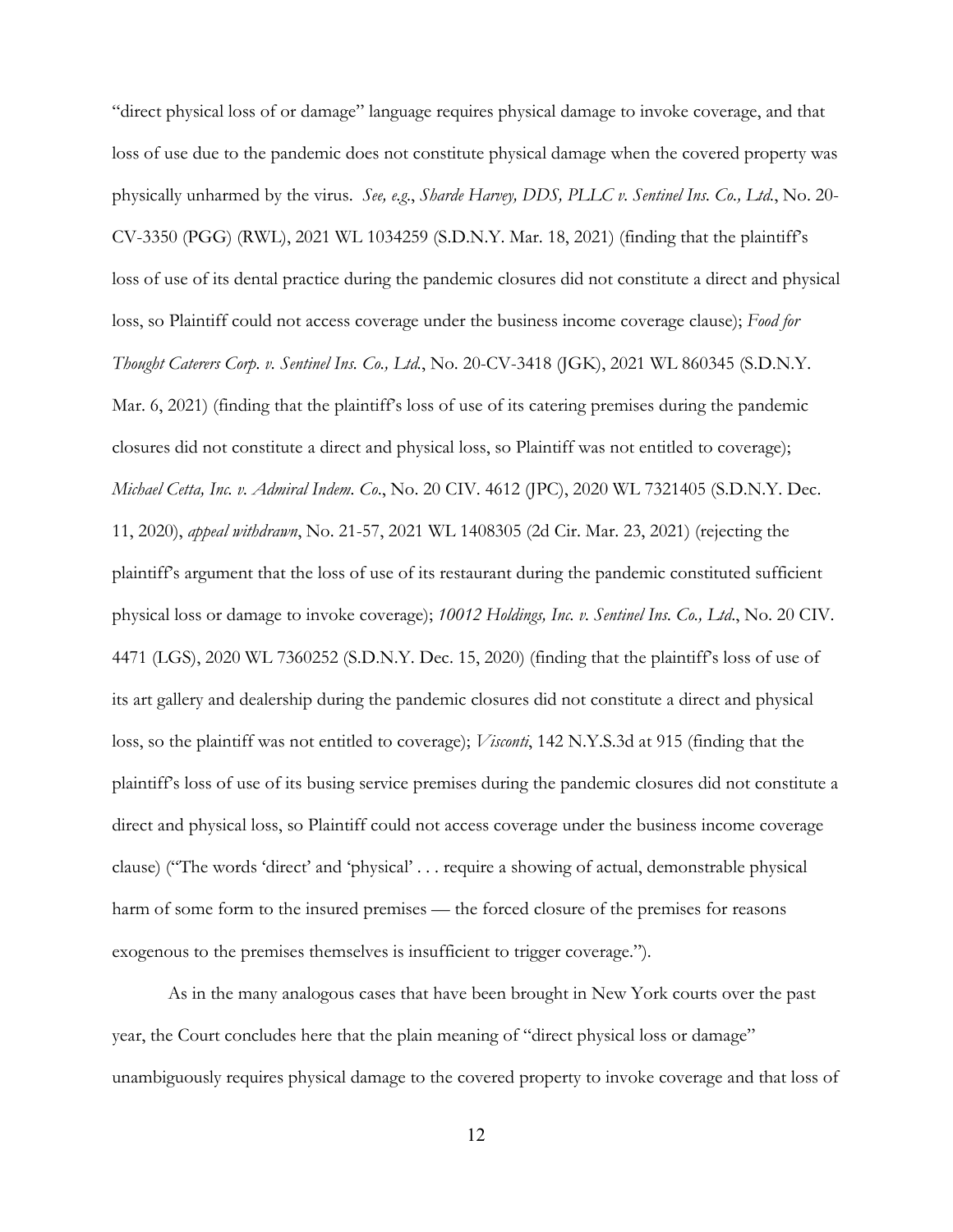usage does not rise to the level of physical damage. Plaintiff has failed to allege such loss or damage occurred, given that Plaintiff's office remained physically intact and unharmed throughout its closure, other than having its doors closed to the public. Accordingly, Plaintiff is not entitled to coverage under the Business Property Coverage terms of the Policy.

## **B. The Civil Authority Coverage Unambiguously Requires "Prohibited Access" and "Physical Damage" to Neighboring Properties**

 Nor can Plaintiff recover under the Civil Authority Coverage, which only applies when the insured is prohibited from accessing the covered property due to physical damage to neighboring properties. Here too, Plaintiff's position is inconsistent with both the plain terms of the Policy and with the vast majority of recent case law pertaining to identical issues.

The Civil Authority Coverage terms of the Policy apply where "the suspension or delay of operations occurs" and provide that Defendant will indemnify Plaintiff for losses "caused by action of civil authority that prohibit[ ] access[.]" Policy at 83. The provision expressly states that "[s]uch action must result from a civil authority's response to direct physical loss of or damage to property located away" from the location and caused by a "covered peril." *Id*. Defendant argues that the language of the Policy imposes two requirements: that the civil authority action (1) prohibit access to the property, (2) as a result of direct physical damage to neighboring properties. Def.'s Mem. at 19. In turn, Plaintiff argues that the threat of COVID-19 at neighboring properties constitutes sufficient physical damage, and that the Executive Orders unambiguously prohibited access for the Civil Authority Coverage to apply. Opp'n at 16-19.

Under the clear language of the Policy, in order to be entitled to coverage under the Civil Authority Coverage, Plaintiff must show that Governor Cuomo's orders were issued in response to direct physical loss or damage to neighboring properties. Policy at 82. Here, Plaintiff does not argue that its neighboring properties faced physical damage or loss aside from the potential, speculative infection of the COVID-19 virus, let alone that the Executive Orders were a result of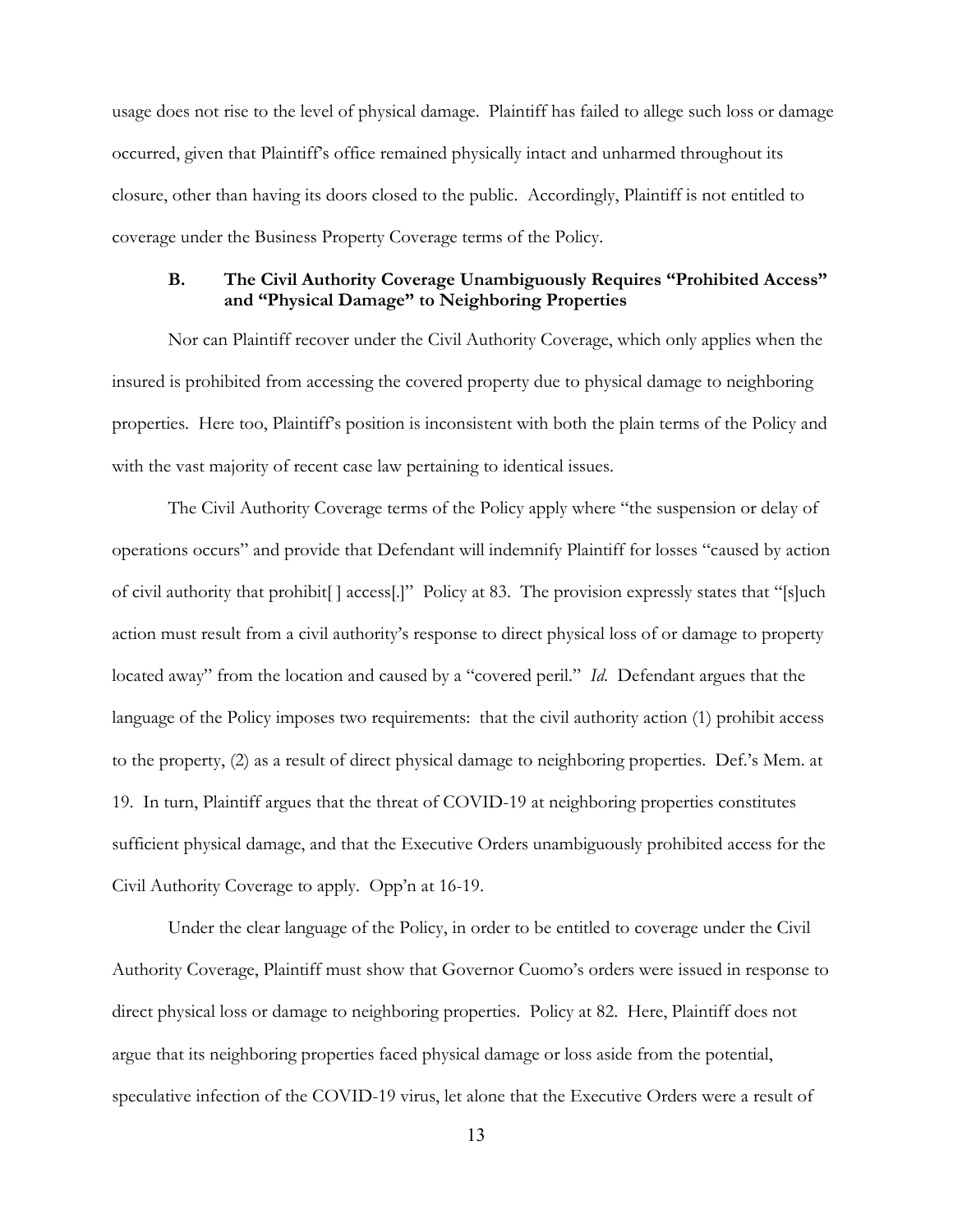the infection of those properties. As explained above, the loss of use is not sufficient to trigger coverage for physical loss or damage. By failing to plead that neighboring properties suffered any physical loss, Plaintiff has failed to meet its burden to show it is entitled to Civil Authority Coverage under the Policy. This conclusion too, is consistent with the other decisions in this District regarding this issue. *See, e.g., Michael Cetta*, 2020 WL 7321405 (denying the plaintiff coverage under civil authority coverage terms where the plaintiff failed to allege any specific damage to any neighboring properties); *Michael J. Redenburg, Esq. PC v. Midvale Indem. Co.*, No. 20 CIV. 5818 (PAE), 2021 WL 276655, at \*7 (S.D.N.Y. Jan. 27, 2021) (granting the defendant's motion to dismiss where the plaintiff failed to allege damage to neighboring property); *Food for Thought*, 2021 WL 860345, at \*6 (holding that the civil order "would need to be a direct result of a Covered Cause of Loss to property in the immediate area of [the insured] premises" to trigger civil authority coverage) (quotations omitted).

 Furthermore, in materially identical cases that New York courts evaluated over the course of the past year, the courts have uniformly held that the Executive Orders issued by Governor Cuomo were issued in response to the rapid spread of the COVID-19 virus, and not on account of any physical loss or damage to any specific property. *See, e.g*., *Sharde Harvey*, 2021 WL 1034259, at \*14 (finding that the "orders were the result of the COVID-19 pandemic and . . . the COVID-19 pandemic do[es] not constitute a direct physical loss to property"); *10012 Holdings, Ltd*., 2020 WL 7360252, at \*4 (concluding that "Plaintiff was forced to close for the same reason as its neighbors - the risk of harm to individuals on its own premises due to the pandemic. Put differently, the Complaint does not plausibly allege that the potential presence of COVID-19 in neighboring properties directly resulted in the closure of Plaintiff's properties"); *Visconti*, 142 N.Y.S.3d at 917 (determining that that the COVID-19 Executive Orders closed neighboring properties "to limit the risk of spreading the Covid-19 virus. This simply does not implicate Civil Authority coverage.").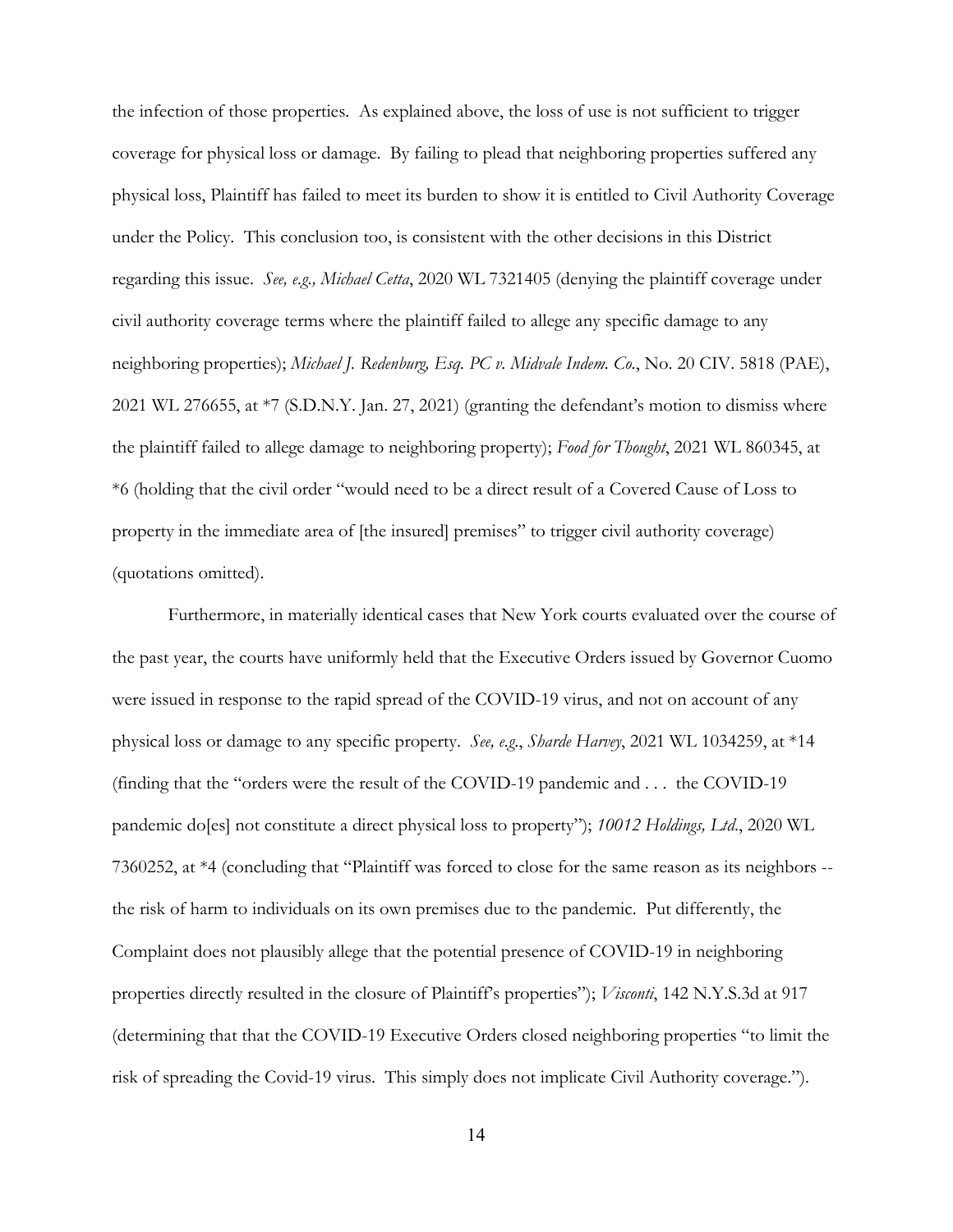The Executive Orders at issue here are the same as those at issue in the cited cases. The Court declines to reinterpret the Executive Orders and maintains that they were not the result of any physical damage to specific properties, and so Civil Authority Coverage does not apply.

 In addition, Plaintiff has failed to plead that the Executive Orders prohibited access to its office. Policy at 82. The plain language of the Executive Orders limited the presence of in-person employees at the location, but notably did not prohibit access to the premises outright. There is no prohibition that prevents employers from accessing the property for any variety of reasons, such as sorting mail or collecting personal items. Here too, the Court declines to reinterpret the Executive Orders, and instead follows the clear and consistent trend of other New York courts in finding that the Executive Orders did not prohibit access to Plaintiff's property. *See, e.g., Sharde Harvey*, 2021 WL 1034259, at \*13 ("[f]ollowing the plain reading of the Civil Authority provision, New York courts have consistently found that the same government shutdown orders at issue here did not 'prohibit' access to premises that would otherwise trigger coverage."); *Food for Thought*, 2021 WL 860345, at \*6 ("Food for Thought's allegation that the civil authority orders prohibited access to its 'property for its intended purpose' is not enough to trigger the Civil Authority coverage provision . . . [B]ecause no civil authority order denied complete access to the plaintiff's premises, the Amended Complaint fails to allege that access was specifically prohibited.") (quotations omitted); *Michael Cetta*, 2020 WL 7321405, at \*12 ("[Plaintiff] has not alleged that access was ever denied completely to the restaurant [and] . . . under the plain meaning of the Policy, if employees (but not patrons) were allowed access to the indoor portions of the restaurant, civil authority did not prohibit access."). Thus, because no civil authority order denied complete access to the plaintiff's premises, Plaintiff is not entitled to coverage.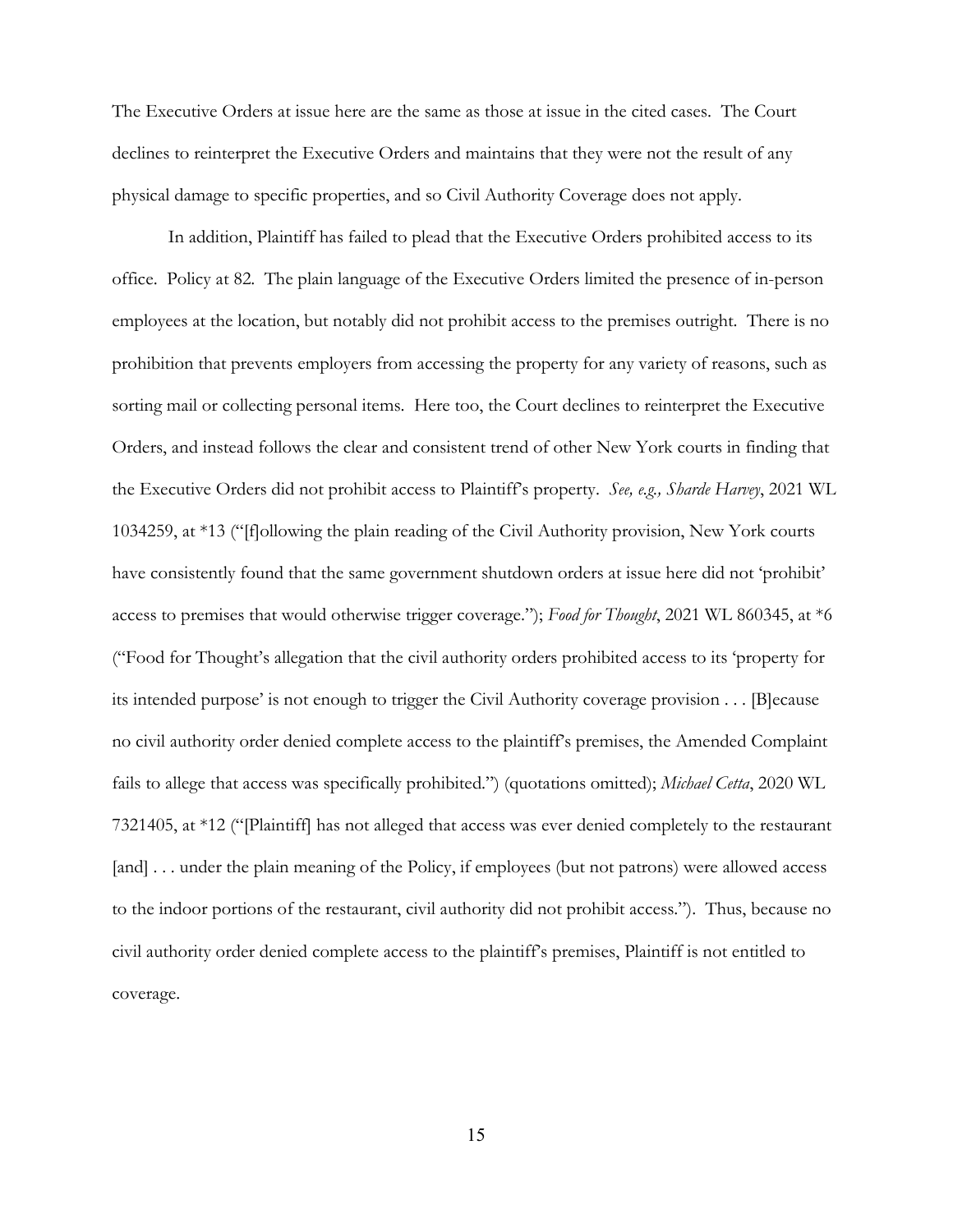**C. The Microbe Exclusion Unambiguously Applies to "Viruses" Including the COVID-19 Virus, Barring Plaintiff from Coverage**

As Plaintiff has failed to allege that it is entitled to coverage on the face of the Policy, the Court is not required to determine whether the Microbe Exclusion applies. Nonetheless, the Court has considered Plaintiff's arguments and concludes that the Microbe Exclusion unambiguously excludes coverage for damage caused by the COVID-19 virus. Plaintiff argues that the Microbe Exclusion was intended only to apply to "wood/structure damage," and that the COVID-19 virus does not apply because the Microbe Exclusion does not use the word "pandemic." Opp'n at 19-21. No such limitation exists in the plain language of the Policy. The exclusion for damages caused directly or indirectly by "any virus" clearly encompasses the COVID-19 virus even in the absence of the specific term "pandemic." Accordingly, the Microbe Exclusion applies and Plaintiff is not entitled to coverage under the terms of the Policy.

 The Policy language provides that "[t]he Insurer will not pay for loss or damage caused directly or indirectly by or resulting from the presence, growth, proliferation, spread or any activity of fungi, wet or dry rot, or microbes. However, this exclusion does not apply when fungi, wet or dry rot, or microbes results from fire or lightning." Policy at 96. The Policy expressly defines "microbes" to include "any . . . virus." *Id.* at 40. Therefore, substituting "microbes" with the provided definition, the language reads "the Insurer will not pay for loss caused directly or indirectly by or resulting from the presence, growth, proliferation, spread or any activity of fungi, wet or dry rot, or [virus(es)]."

First, Plaintiff does not allege that COVID-19 is not a virus, nor could it. Second, the Microbe Exclusion's causation language is instructive here. Losses "caused *directly or indirectly*" by the virus are expressly within the scope of the exclusion. Plaintiff asserts that "*[d]ue to COVID-19*, Plaintiff has suffered 'direct physical loss of or damage' to its property. Among other things, *COVID-19* made the Insured Property unusable in the way that it had been used before COVID-19,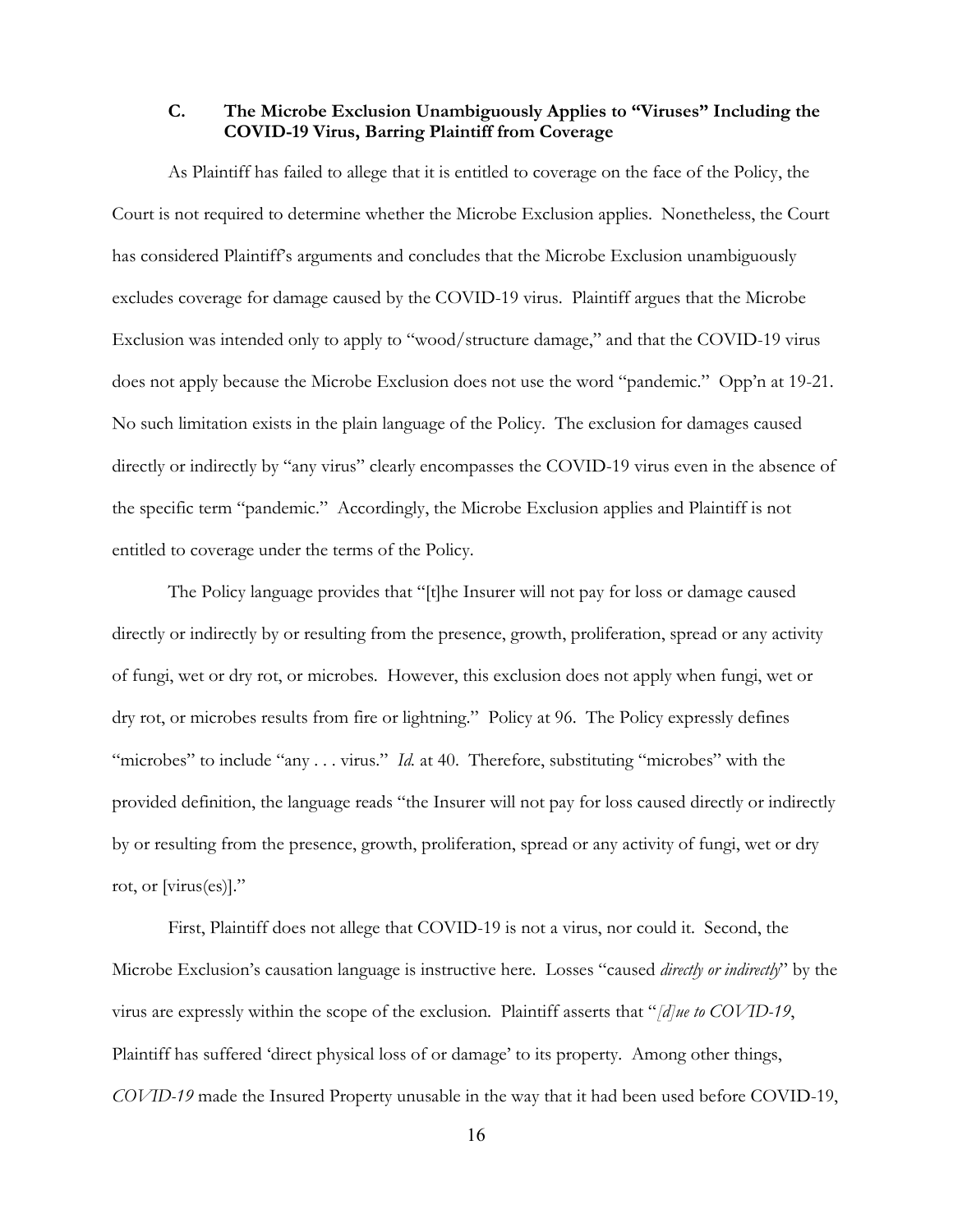rendered the property substantially unusable and uninhabitable, intruded upon the property, damaged the property, prevented physical access to and use of the property, and caused a suspension of business operations at the property." AC ¶ 58 (emphasis added); *see also id*. ¶ 64 ("This loss is 'direct.' Plaintiff is not asking Defendant to reimburse it after someone obtained a judgment against Plaintiff for getting them sick. That might be an indirect loss."). Clearly then, it is evident on the face of the Amended Complaint that Plaintiff's losses are excluded from coverage under the Policy. The same is true for any asserted losses caused indirectly by COVID-19, as those are still ultimately attributable to the virus and excluded by the plain text of the Policy. *See id.* ¶ 33 ("Plaintiff's losses were also caused by the entry of Civil Authority Orders, particularly those by Governor Cuomo, New York State, and the New York State Department of Health, to mitigate the spread of COVID-19."). Accordingly, Plaintiff's losses "caused directly or indirectly by or resulting from the presence" or "spread" of COVID-19 are unambiguously excluded from coverage under the Policy.

Plaintiff's arguments are unpersuasive, but the Court will address each in turn. Plaintiff asserts that read as a whole, the Policy clearly shows that the Microbe Exclusion does not apply because it was only "meant to cover any risks related to the wood and/or structure of the property." Opp'n at 20. Plaintiff does not identify any language limiting the exclusion in that way, nor address the effect of the Policy's explicit inclusion of "virus" in the definition of "microbe." Instead, Plaintiff infers that the limitation exists—and that the drafters' intent is evident—because the Microbe Exclusions refers to "wet or dry rot" or "fungi". *Id*. However, because the Microbe Exclusion is not ambiguous, the Court may not look beyond the four corners of the Policy to interpret the Microbe Exclusion's meaning. *See U.S. ex rel. AWL Indus., Inc. v. Site Remediation Servs. Corp.*, 92 F. Supp. 2d 132, 135 (E.D.N.Y. 2000). Plaintiff does not point to any other language within those four corners that would indicate that it could reasonably conclude that the exclusion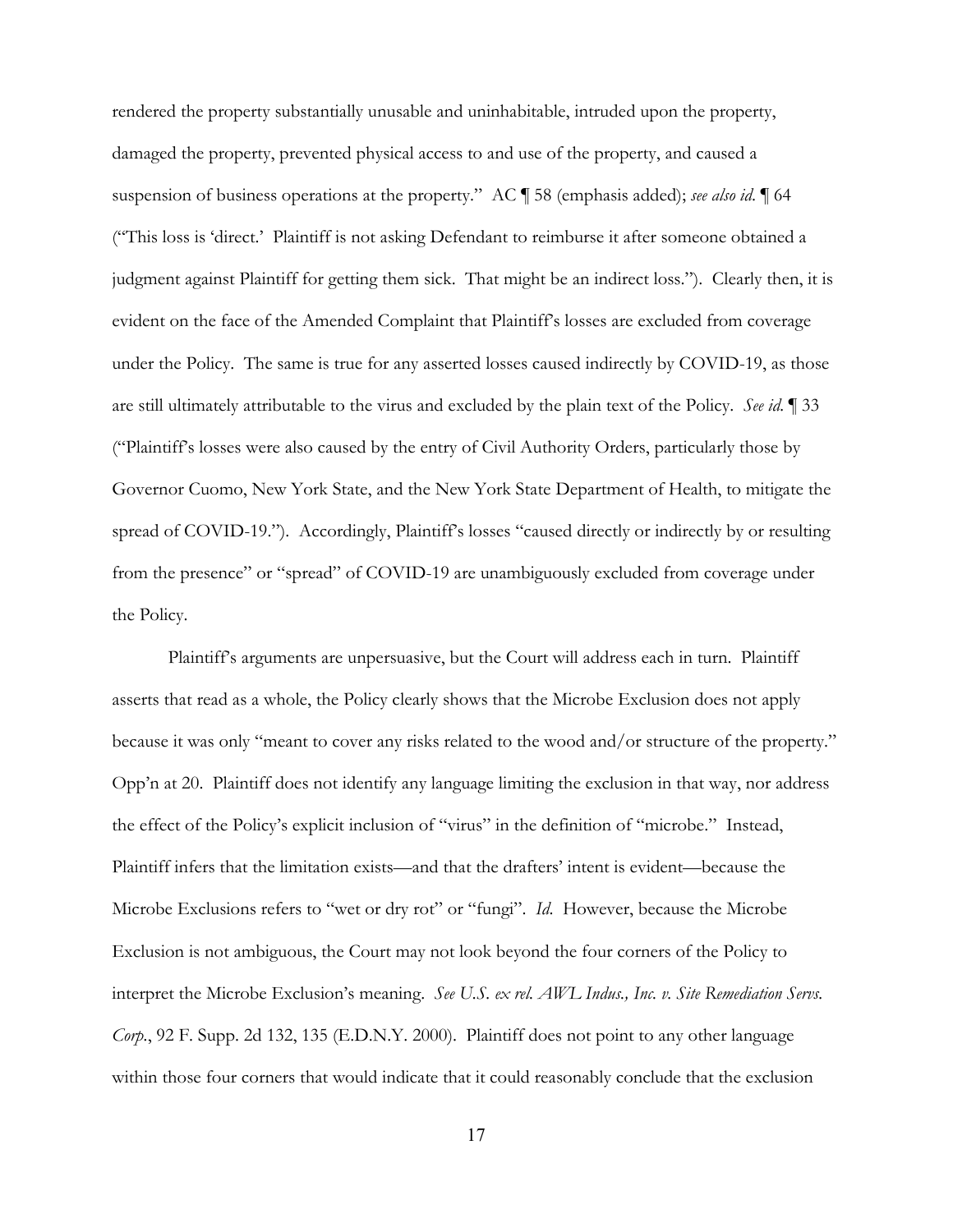only applies to wood or structural damage. Plaintiff's assumption that this exclusion only applies to wood and structural damage is just that—an assumption. Accordingly, the Court rejects Plaintiff's interpretation that the exclusion only applies to wood and structure-related damage.

Plaintiff further argues that the Policy does not expressly mention a pandemic, and so "microbe" is too ambiguous to include viruses that cause global pandemics. Opp'n at 21. The Court disagrees. The Policy expressly defines "microbe" as "*any* . . . virus." Policy at 40 (emphasis added). The language is clear and unambiguous; a reasonable person would understand that, under the plain meaning of "any," that definition encompasses all viruses regardless of whether the virus causes infections on a global scale or causes no infections at all. *See 100 Orchard Street, LLC v. Travelers Indemnity Insurance Co. of Am.*, No. 20-CV-8452 (JMF), 2021 WL 2333244, at \*2 (rejecting the plaintiff's argument that a virus exclusion clause did not apply to losses caused by a "national state of disaster like the current pandemic" and explaining that "'the COVID-19 pandemic is simply a large-scale outbreak of a virus.'" (quoting *Michael J. Redenburg*, 2021 WL 276655, at \*8 n.5)). That the word "pandemic" is absent is irrelevant when the word "any" is used, indicating that viruses of all varieties are included. The express language of the Policy indicates that the COVID-19 virus is included under "microbe" as "any . . . virus," barring Plaintiff from coverage. There is no language indicating that the COVID-19 virus would be an exception to that principle, regardless of whether or not a pandemic ensued. Indeed, "the fact that [an insurer] could have used *even more* specific language does not [necessarily] render ambiguous the language that [it] actually used[.]" *100 Orchard Street*, 2021 WL 2333244, at \*2 (citation omitted) (emphasis in original).

 The Microbe Exclusion unambiguously bars Plaintiff from coverage for damage caused directly or indirectly by "any virus," which plainly includes the COVID-19 virus. Had Plaintiff successfully argued that it suffered some direct and physical loss as a result of either the virus or the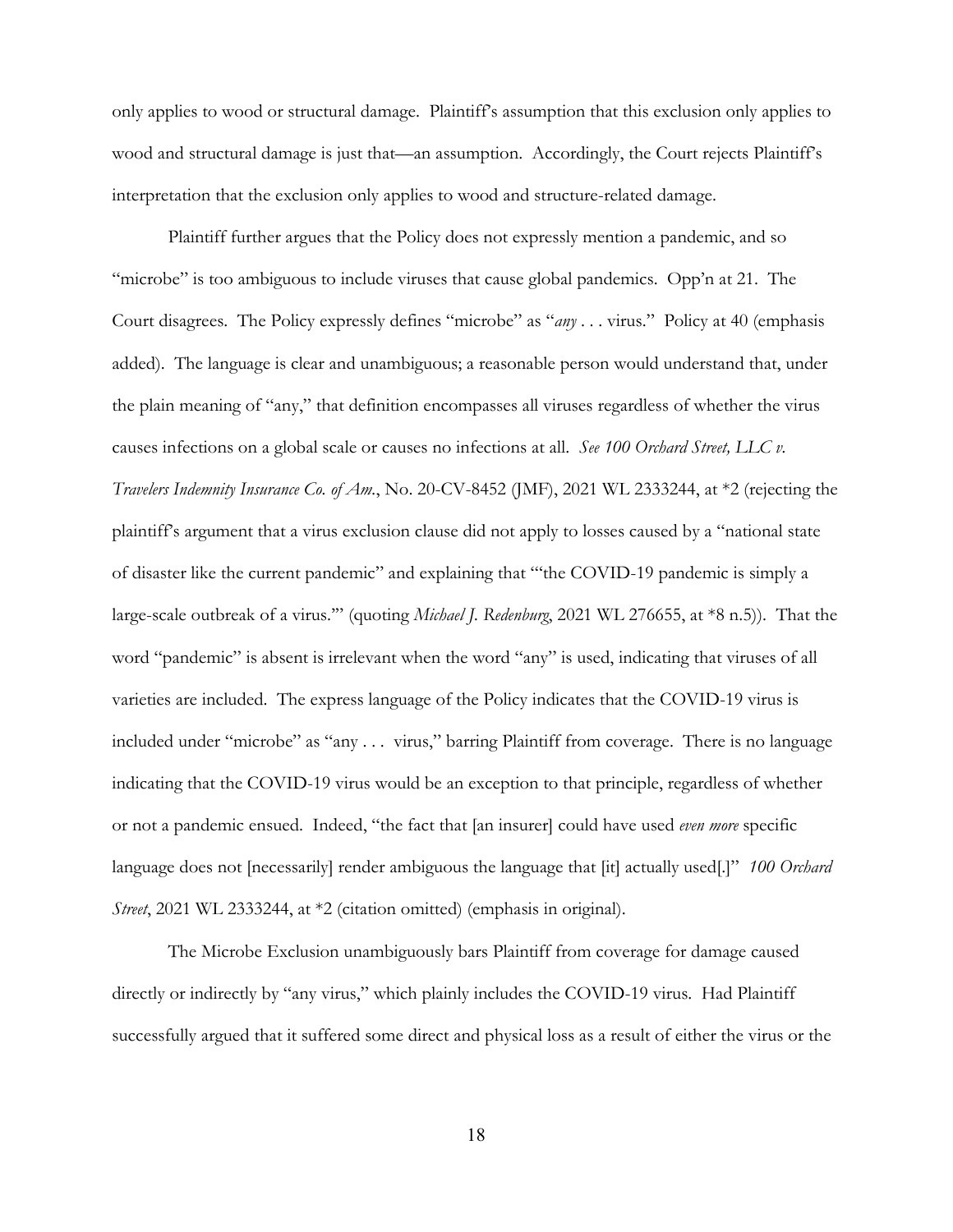Executive Orders under the Business Property Coverage and Civil Authority Coverage of the Policy, it still would be barred from seeking coverage due to the Microbe Exclusion.

#### **IV. AMENDMENT**

In this Circuit, "[i]t is the usual practice upon granting a motion to dismiss to allow leave to replead." *Cortec Indus., Inc. v. Sum Holding L.P.*, 949 F.2d 42, 48 (2d Cir. 1991); *see also* Fed. R. Civ. P.  $15(a)(2)$  ("The court should freely give leave [to amend] when justice so requires."). However, "[r]easons for a proper denial of leave to amend include undue delay, bad faith, futility of amendment, and perhaps most important, the resulting prejudice to the opposing party." *AEP Energy Servs. Gas Holding Co. v. Bank of Am., N.A.*, 626 F.3d 699, 725 (2d Cir. 2010) (citation omitted). The Court declines to grant Plaintiff leave to amend its Amended Complaint *sua sponte* because Plaintiff has previously filed an amended complaint and has not asked for the opportunity to file a second amended complaint, nor has Plaintiff suggested that it is in possession of facts that would cure the problems with its claims. *See TechnoMarine SA v. Giftports, Inc.*, 758 F.3d 493, 505 (2d Cir. 2014) ("[a] plaintiff need not be given leave to amend if it fails to specify either to the district court or to the court of appeals how amendment would cure the pleading deficiencies in its complaint."); *Cuoco v. Moritsugu*, 222 F.3d 99, 112 (2d Cir. 2000) (holding that where the "problem with [a complaint] is substantive [and] better pleading will not cure it," leave to amend should be denied as futile).

#### **V. CONCLUSION**

The language of the Policy is unambiguous and bars Plaintiff from coverage. The Business Property Coverage terms of the Policy cover direct physical damage or loss, and the Civil Authority Coverage terms of the Policy cover losses when civil authorities prohibit entrance onto the covered property due to direct physical damage to neighboring properties. Plaintiff has failed to allege that either of those occurred, and instead only alleges loss of use and limited access to the covered